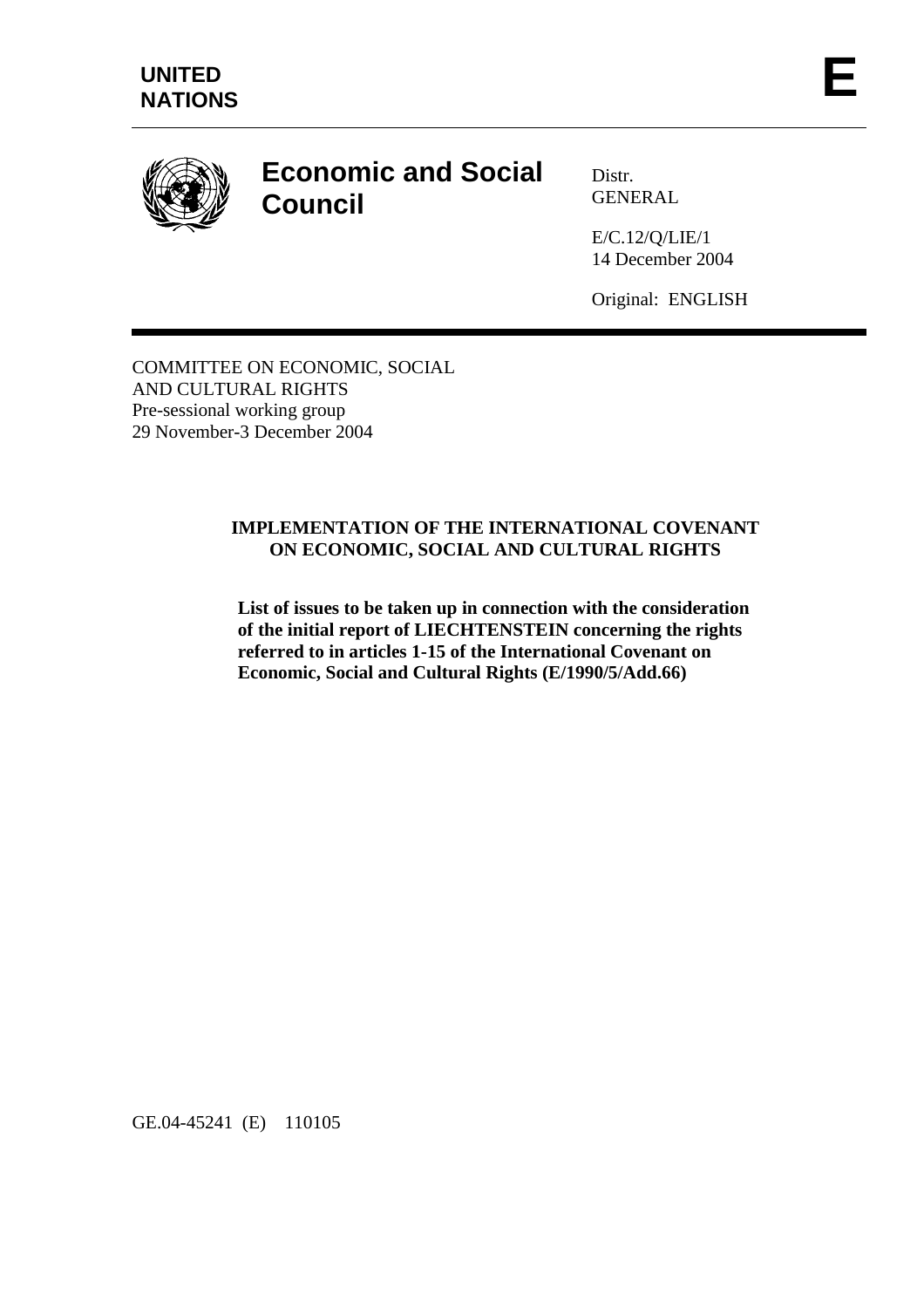#### **I. GENERAL FRAMEWORK WITHIN WHICH THE COVENANT IS IMPLEMENTED**

1. According to the State party's report, the Covenant has been incorporated into domestic law. Please provide examples of domestic case law invoking the Covenant, if any.

2. Please indicate whether the State party intends to adopt and implement a national plan of action on human rights in accordance with the Vienna Declaration and Programme of Action of 1993.

3. Please indicate whether the State party intends to establish an independent national human rights institution in accordance with the Paris Principles (General Assembly resolution 48/134 of 20 December 1993, annex), mandated with the promotion and protection of all human rights, including economic, social and cultural rights.

4. Please indicate whether the State party intends to ratify the International Convention on the Protection of the Rights of All Migrant Workers and Members of Their Families.

5. According to the State party's report, the Reigning Prince is responsible for appointing judges, who are elected by parliament on the recommendation of "a special body". Please indicate how the independence of the judiciary is guaranteed in the State party.

6. To what extent was civil society consulted during the preparation of the State party's initial report?

# **II. ISSUES RELATING TO THE GENERAL PROVISIONS OF THE COVENANT (arts. 1-5)**

# **Article 2.2. Non-discrimination**

7. Please explain why, in the State party, equality between nationals and foreigners with respect to the enjoyment of fundamental rights is not an established principle, but depends on the bilateral treaties applicable in each case.

8. Please provide information on measures taken by the State party to combat racial discrimination and xenophobia.

9. Please indicate the number and the nationalities of the asylum-seekers who applied for refugee status the past five years and the number of accepted applications. Please describe the measures taken to ensure that asylum-seekers and refugees are treated without discrimination.

# **Article 3. Equality between men and women**

10. Please provide information on the measures taken to eliminate de facto discrimination against women with respect to the enjoyment of economic, social and cultural rights.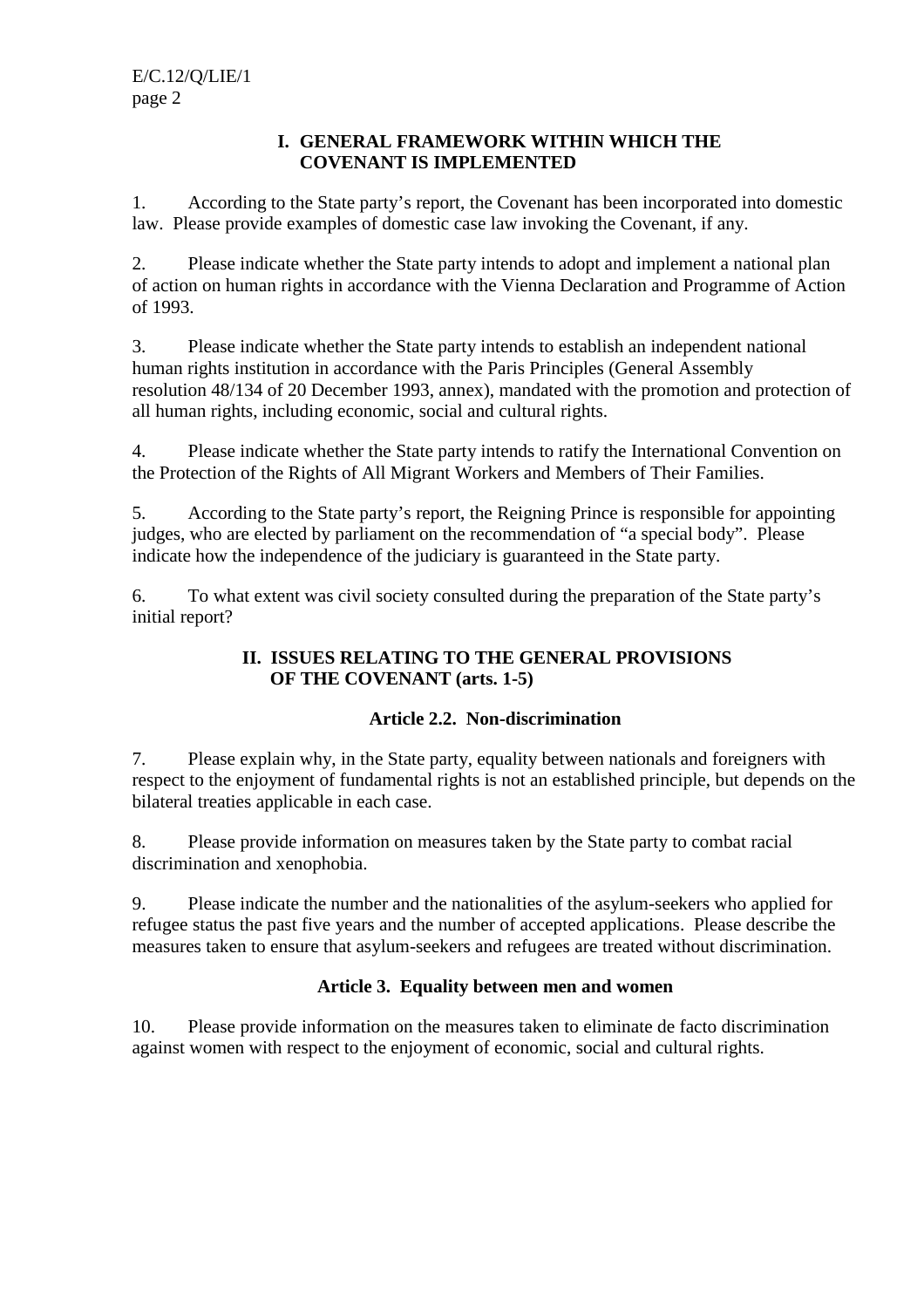E/C.12/Q/LIE/1 page 3

#### **Article 4. Limitations**

11. Please indicate whether, in the period covered by the report, there have been any limitations on the enjoyment of rights that the State party has sought to justify by reference to article 4 of the International Covenant on Economic, Social and Cultural Rights (paragraph 23 of the report).

#### **III. ISSUES RELATING TO SPECIFIC PROVISIONS OF THE COVENANT (arts. 6-15)**

#### **Article 6. The right to work**

12. According to the report, the unemployment rate for persons under the age of 25 has risen in recent years to 25 per cent. Please describe the main reasons for that trend and provide information about the effectiveness of the measures undertaken by the State party to remedy the situation.

13. Please indicate whether the State party intends to become a member of the International Labour Organization in the near future.

#### **Article 7. The right to just and favourable conditions of work**

14. Please explain whether the Disability Insurance Act, which is intended to facilitate the reintegration of persons with disabilities who are able to work part-time, guarantees equal wages for work of equal value.

15. Please indicate what measures are being taken by the State party to ensure that the wage levels agreed on the basis of the principle of freedom of contract provide workers with a fair wage that is appropriate to the standard of living in the State party.

16. Please indicate the minimum legal age for employment in the State party and what other specific measures the State party has undertaken to protect minors who work.

17. Please describe the regulations governing the employment of migrant workers in the State party, including resident workers and cross-border or temporary workers (contractual status, wages, social security, etc.). Please also describe how the employment of domestic labour is regulated.

## **Article 8. Trade union rights**

18. Please indicate what measures the State party is considering adopting in order to translate the existing presumption of the right to strike into an explicit provision of domestic law.

19. Please indicate whether the State party intends to take measures to guarantee and regulate the freedom of association and the right to organize for employees in the public sector.